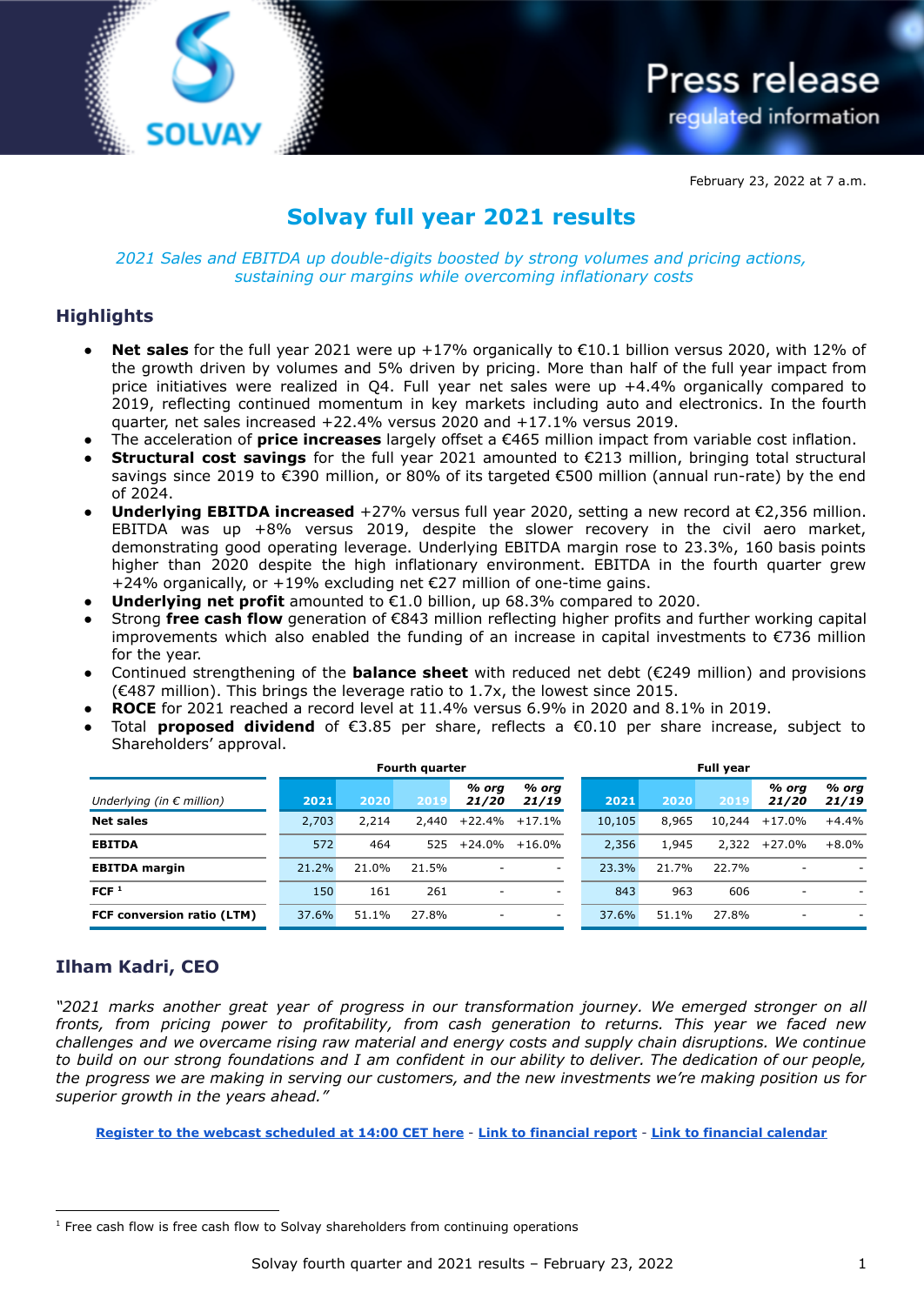## **2022 Outlook**

Against an unprecedented inflationary cost environment, pricing actions in 2022 are expected to accelerate, and full year EBITDA is estimated to grow organically by mid-single digits. With the current cycle of growth investments underway, Free Cash Flow is estimated to exceed €650 million.

## **Solvay ONE Planet Progress Update**

Since 2019, Solvay has embarked on a sustainability journey that is captured in the Solvay One Planet roadmap, which is an integral element of its G.R.O.W. strategy and company Purpose. Structured around the three major categories of climate, resources and better life, Solvay One Planet is a roadmap towards a sustainable future that provides shared value for all. Solvay made further advances on this journey in 2021, accelerating efforts to meet stakeholders' growing expectations, including protecting the most vulnerable during the pandemic; setting more ambitious environmental targets and building partnerships to enable the circular economy. The table below provides an update on Solvay's progress.

|                                                                                    | 2018           | 2019  | 2020                                 | 2021                                 | <b>Comments</b>                                                                                                                      | <b>Progress</b><br><b>vs 2018</b> |
|------------------------------------------------------------------------------------|----------------|-------|--------------------------------------|--------------------------------------|--------------------------------------------------------------------------------------------------------------------------------------|-----------------------------------|
| <b>Climate</b>                                                                     |                |       |                                      |                                      |                                                                                                                                      |                                   |
| Align greenhouse gas<br>emissions<br>with Paris Agreement<br>and SBTi (Mt)         | 12.7           | 12.1  | 10.2                                 | 11.0                                 | Higher production levels in 2021 vs<br>2020<br>Achieved 11% in aggregate versus<br>6.6% Paris Agreement                              | $-14%$<br>$(-11%$<br>structural)  |
| <b>Phase out coal</b><br>wherever renewable<br>alternatives exist (PJ)             | 33             | 32    | 27<br>$(1$ plant<br>exiting<br>coal) | 27<br>$(1$ plant<br>exiting<br>coal) | Volume growth and exceptional energy<br>market conditions in 2021; Exit<br>announced at Rheinberg in 2020 and at<br>Dombasle in 2021 | $-18%$                            |
| Reduce negative<br>pressure on<br><b>Biodiversity</b> (yoy)                        | $\blacksquare$ | $-5%$ | $-7%$                                | $-13%$                               | Volume growth more than offset by<br>improved eco-profile accuracy                                                                   | $-24%$                            |
| <b>Resources</b>                                                                   |                |       |                                      |                                      |                                                                                                                                      |                                   |
| <b>Increase sustainable</b><br>solutions<br>% of Group sales                       | 50%            | 53%   | 52%                                  | 53%<br>(a)                           | Improved eco-profile and increased<br>number of sustainable solutions                                                                | $+3pp$                            |
| <b>Increase circular</b><br>economy<br>% of Group sales                            | $\blacksquare$ | 4%    | 5%                                   | 5%                                   | Long term projects with expected<br>results as from 2023.                                                                            | $+1pp$                            |
| Reduce<br>non-recoverable<br>industrial waste (Kt)                                 | 89             | 76    | 64                                   | 58                                   | Projects initiated in 2020 starting to<br>deliver                                                                                    | $-34%$                            |
| <b>Reduce intake of</b><br>freshwater $(Mm3)$                                      | 330            | 330   | 314                                  | 315                                  | Volume growth compensated by<br>greater efficiency                                                                                   | $-5%$                             |
| <b>Better life</b>                                                                 |                |       |                                      |                                      |                                                                                                                                      |                                   |
| <b>Safety</b><br>with a zero accident<br>policy (RIIR)                             | 0.51           | 0.40  | 0.38                                 | 0.43                                 | Reversal consistent with industry<br>trends, action plan on globalizing near<br>misses                                               | $-16%$                            |
| <b>Accelerate inclusion</b><br>& diversity<br>parity in mid & senior<br>management | 23.7%          | 24.3% | 24.6%                                | 25.0%                                | Launched Solvay One Dignity 9 goals                                                                                                  | $+1.3$ pp                         |
| <b>Gender equality</b><br>extend maternity leave                                   |                |       |                                      |                                      | 16 weeks policy open to all co-parents<br>since January 2021                                                                         |                                   |

Note: When necessary, historical numbers have been restated to be comparable with 2021 (scope and methodology). (a) Effective 2022, the CO2 price was increased from €75 to €100 per metric ton CO2 eq. As a consequence, the level for 2021 will be restated to 50%.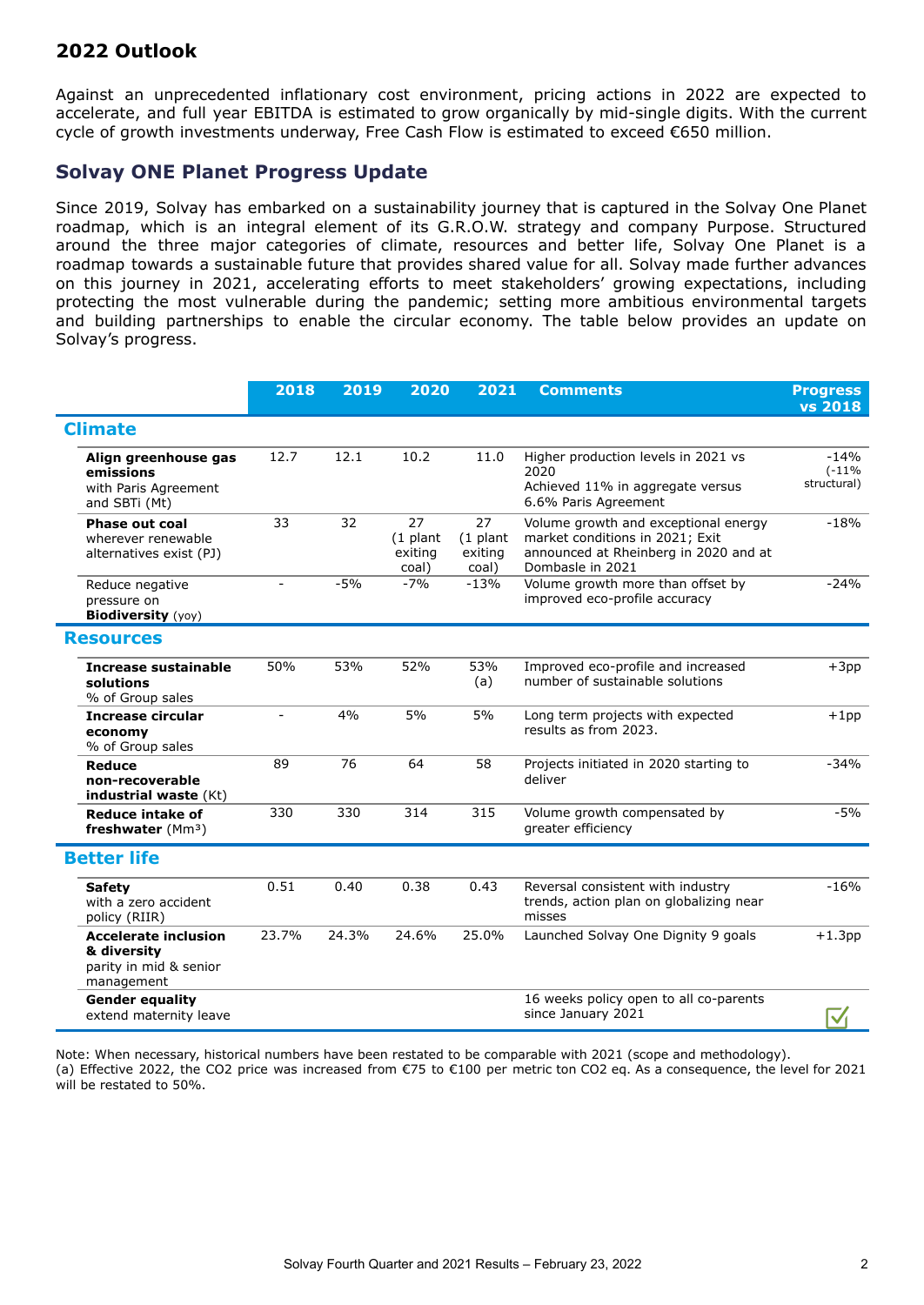# Climate

In October 2021, Solvay announced its plans to reach carbon [neutrality](https://www.solvay.com/en/press-release/solvay-targets-carbon-neutrality-before-2050) on scope 1 and 2 emissions before 2040 for all businesses except soda ash and before 2050 in soda ash. Consequently, the 2030 target for greenhouse gas emissions was upgraded to reduce by -30% from -26%, as compared to the 2018 baseline. The scope 3 target shall at least meet the 2°C criteria of the Science Based Targets initiative. A strategic initiative was also launched in 2021 to spur transformative progress with its suppliers in 2021. The Group will continue its effort in that direction beyond 2030 within its neutrality vision.

Previously, GHG emissions had been reduced by -14% at constant scope between 2018 and 2021, of which -11% relates to structural improvements and -3% to lower levels of production. As part of its transition to cleaner energy sources, Solvay has 36 emission reduction projects identified, of which 21 are already underway. These represent 2.5 megatons of CO2 annually, which is the equivalent of taking 1.4 million cars off the road.

The use of coal for energy production is already being phased out of two soda ash plants in Europe. In 2020, Rheinberg in Germany began switching from coal to biomass, reducing the Group's total emissions by -4% by 2025. More recently, the Dombasle site in France began exiting coal by transitioning to primarily refuse-derived fuel, cutting another -2% of the Group's total emissions by 2024. And now in 2022, Solvay takes the first step to reduce coal usage in its largest European soda ash operation in Devnya, Bulgaria by converting a boiler to biomass. All projects generate returns above 15% and further de-risk our operations.

Solvay has also decreased its pressure on biodiversity by -24% versus 2018 according to the ReCiPe methodology (reducing pressure on terrestrial acidification, climate, water eutrophication, marine ecotoxicity). The overall trend is fully aligned with 2030 targets, with part of this progress related to methodology improvements. In 2021, the Paulinia site in Brazil was awarded the Wildlife Habitat Council's (WHC) Gold Certificate and our efforts to restore the Cuchia Quarry in Spain also received recognition.

Solvay's climate progress was recently recognized by CDP (formerly the "Carbon Disclosure Project'') who upgraded Solvay's rating from B to A-, which is in the leadership band, and higher than the chemical sector average of B.

### **Resources**

In 2021, the proportion of sales from sustainable solutions improved by  $+1$  percentage point, largely reflecting the reduction of environmental impact in production within Specialty Polymers and Peroxides, the acquisition of new agriculture activities, and the requalification of some solutions for coatings.

Regarding circularity, Solvay's tripartite partnership between Veolia and Renault to establish a sustainable supply source for strategic battery raw materials is on track. The hydrometallurgical process to extract and purify cobalt, lithium and nickel from Veolia's battery cells at end of life has proven successful. The project is now moving into an engineering phase for construction of a pilot plant.

Innovation to develop more sustainable solutions is a continuous process for Solvay teams collaborating with partners and customers to anticipate future needs and identify higher performance requirements for new technologies. As an example, solutions for the next generation of battery technologies are underway with a clear roadmap (Gen 3 and the solid state battery Gen 4). Solvay is the front-runner in Europe for this new technology, and we are investing in the most advanced pilot plant in Europe. Also in the automotive market, Solvay partnered with Bridgestone and Arlanxeo to launch TECHSYN, a new tire technology platform reducing overall fuel consumption and  $CO<sub>2</sub>$  emissions while enhancing tread mileage. In the consumer space, customers are recognizing Solvay for its Actizone<sup>™</sup> innovation— a unique long-lasting antimicrobial disinfection technology— which is now commercialized.

In 2021, Solvay's freshwater withdrawal remained essentially constant compared to 2020 (+1 Mm3), despite an organic sales growth of 17.0%.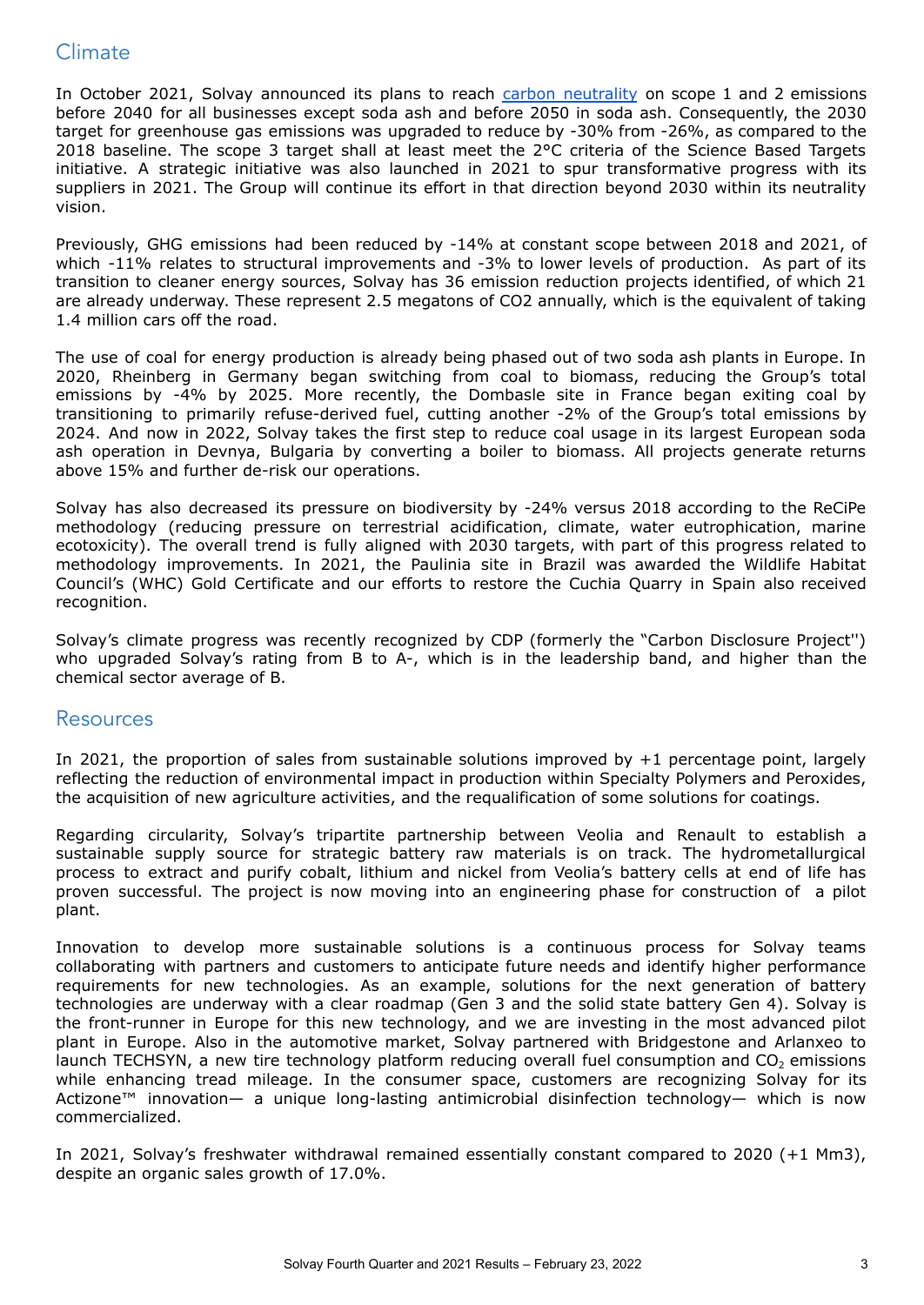In 2021, Solvay also successfully reached its target to reduce non-recoverable industrial waste by -30%, well in advance of its 2030 timeline. Much of this was accomplished from waste valorization, which is the process of reusing, recycling, or composting waste and converting them to more useful products. Some examples include repurposing waste for cement, transforming wastewater sludges into bricks for construction, and better monitoring of the waste management data.

## Better Life

Investing in human capital remains a high priority, as this underpins the foundation that propels Solvay forward.

Our safety results deteriorated in 2021 following the impact of the Covid-19 situation on behaviors and its impact on operations (volume growth, supply chain disruptions) created by the very strong recovery. The results in 2021 versus 2018 show good progress.

In 2021, we launched the Solvay One Dignity program with the objective to accelerate diversity, equity and inclusion within our organization.

On Diversity, Solvay is accelerating gender equity at all mid and senior levels by 2030. The first step was to update a DEI dashboard with associated metrics. In addition, a Gender Impact Assessment (GIA) is planned to identify where current policies may be negatively impacting the advancement of female employees within the organization.

Solvay is also encouraging employees to bring their "whole self" to work and is supporting that ambition by helping colleagues create employee resource groups (ERGs) worldwide. Two new ERGs were launched in 2021 for African American employees.

On gender equity, Solvay is also working to ensure fair recruitment and has set a target for 50% participation of under-represented groups, including women, in the shortlist of all mid and senior level jobs. On pay equity, we are collecting data to help us identify if there are unjustified pay inequities across Group profiles. While there is more progress to be made, the current ratio of basic salaries of women to men by management category is encouraging. Solvay intends to publish these results for the most significant countries in its 2021 annual report, in an effort to promote transparency.

Another highlight includes the launch of a new mentoring program: Almost 25% of our female junior managers responded to a call for volunteers to take part in "The A Effect Ambition Challenge", an international program designed to help women boost their careers. In 2021, 150 women participated in the program and another 300 women are scheduled to participate in 2022.

In our effort to build a more inclusive workplace, Solvay launched a global survey to assess the inclusive culture. The results have been added to the DEI Dashboard and used as a baseline to track our progress. Eighty percent of employees feel they can be "themselves" at work. While this is a great insight, it also highlighted certain areas where Solvay needs to focus its efforts in 2022, such as the importance of speaking up when experiencing non inclusive behaviors.

In December 2021, Solvay launched a Global Share [Ownership](https://www.solvay.com/en/press-release/solvay-launches-share-purchase-plan-its-employees) Program, which is historic for the company and its employees — the first of its kind since the company went public in 1967. With this initiative, we seek to better align employees with the Group's performance by offering them a 10% discount on Solvay shares. The aim is to promote an ownership mindset by broadening the employee perspective thereby promoting deeper engagement and participation in driving superior value.

Solvay Solidarity Fund raised €15 million in 2020 thanks to the support of shareholders, directors, CEO and Executive managers, and employees. Originally set up to help employees cope with hardship due to the Covid-19 pandemic, the fund this year also addresses other kinds of hardship such as the aftermath of the floods in Belgium, Germany and China. To date €2.4 million has been provided to individuals and €4 million to collective support: 30 projects in 13 countries.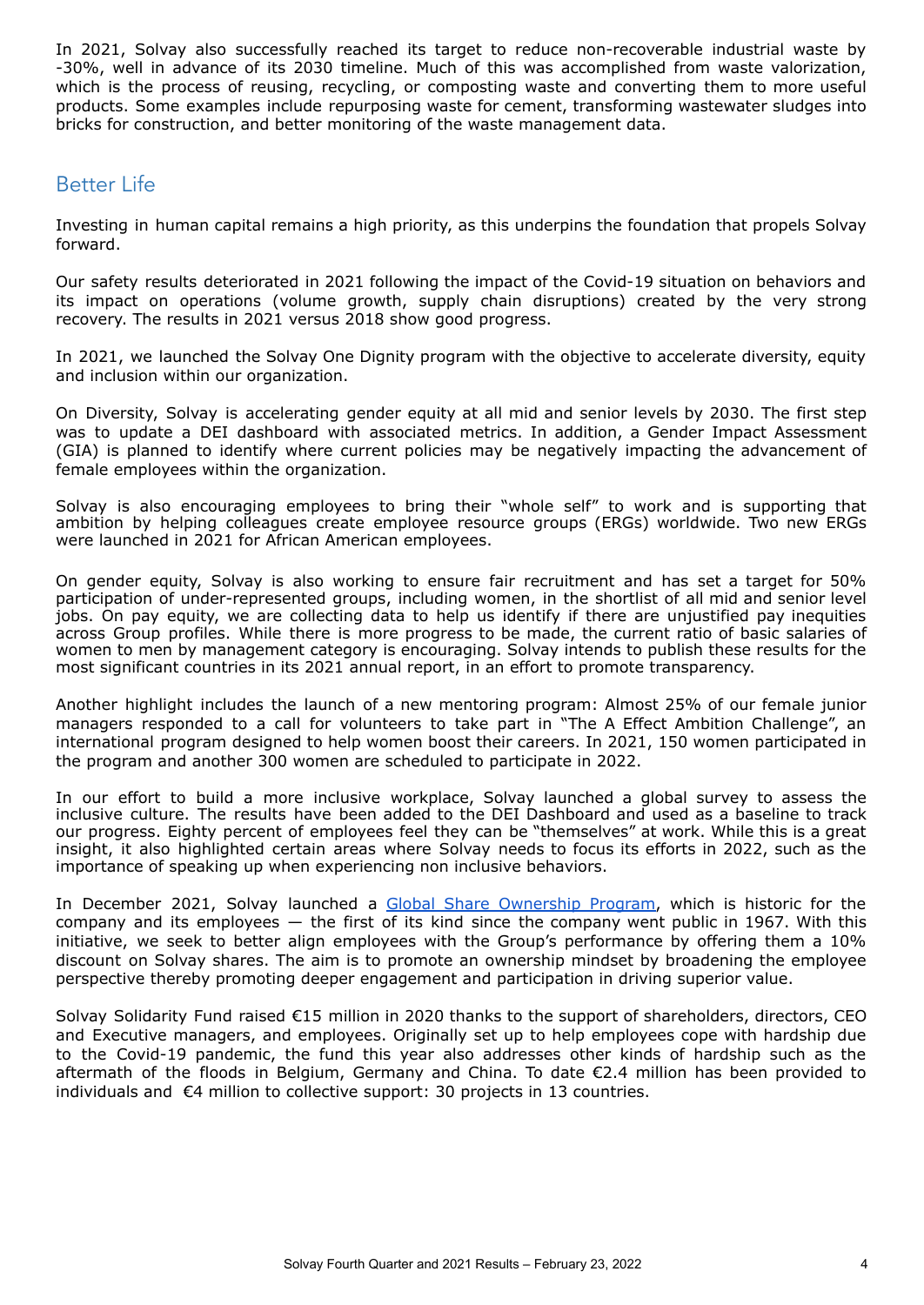## **Key figures**

|                                                       | Q4    | Q <sub>4</sub> | $\frac{9}{6}$ | <b>FY</b> | <b>FY</b> | $\frac{9}{6}$ |
|-------------------------------------------------------|-------|----------------|---------------|-----------|-----------|---------------|
| Underlying, in $\epsilon$ million                     | 2021  | 2020           | yoy           | 2021      | 2020      | yoy           |
| <b>Net sales</b>                                      | 2,703 | 2,214          | $+22.1%$      | 10,105    | 8,965     | $+12.7%$      |
| <b>EBITDA</b>                                         | 572   | 464            | $+23.4%$      | 2,356     | 1,945     | $+21.1%$      |
| EBITDA margin                                         | 21.2% | 21.0%          | $+0.2$ pp     | 23.3%     | 21.7%     | $+1.6$ pp     |
| <b>EBIT</b>                                           | 374   | 260            | $+43.7%$      | 1,600     | 1,110     | $+44.1%$      |
| Net financial charges                                 | $-54$ | $-79$          | $+32.3%$      | $-235$    | $-284$    | $+17.4%$      |
| Income tax expenses                                   | $-59$ | -76            | $+22.2%$      | $-287$    | $-195$    | $-47.3%$      |
| Tax rate                                              |       |                |               | 23.5%     | 25.6%     | $-2.1$ pp     |
| Profit / (loss) attributable to Solvay shareholders   | 250   | 96             | n.m.          | 1,040     | 618       | $+68.3%$      |
| <b>Basic EPS</b>                                      | 2.41  | 0.93           | n.m.          | 10.05     | 5.99      | $+67.7%$      |
| Basic EPS from continuing operations (in $\epsilon$ ) | 2.41  | 0.95           | n.m.          | 10.02     | 5.81      | $+72.6%$      |
| Capex in continuing operations                        | 324   | 200            | $+61.9%$      | 736       | 611       | $+20.5%$      |
| FCF to Solvay shareholders from continuing operations | 150   | 161            | $-6.7%$       | 843       | 963       | $-12.5%$      |
| FCF to Solvay shareholders (total)                    | 149   | 155            | $-4.2%$       | 830       | 951       | $-12.7%$      |
| FCF conversion ratio (LTM)                            |       |                |               | 37.6%     | 51.1%     | $-13.6$ pp    |
| <b>Net financial debt</b>                             |       |                |               | 3,949     | 4,198     | $-5.9%$       |
| Underlying leverage ratio                             |       |                |               | 1.7       | 2.2       | $-22.3%$      |
| <b>CFROI</b>                                          |       |                |               | 6.9%      | 5.5%      | $+1.5$ pp     |
| <b>ROCE</b>                                           |       |                |               | 11.4%     | 6.9%      | $+4.4$ pp     |

## **Group performance**

**Net sales** of €10,105 million in 2021 were up +12.7% (+17.0% organically) versus 2020 driven largely by volumes, and further supported with positive pricing. Sales in 2021 were up +4% organically versus 2019. In the fourth quarter, sales improved +22.1% (+22.4% organically) versus the fourth quarter 2020, thanks to continued strong momentum in all our markets and due to significant price actions. Full year and fourth quarter sales grew organically by double-digits in all regions.

**Structural cost savings** reached €213 million for the full year 2021, with €40 million realized in the fourth quarter. Approximately 40% of the savings are from indirect spend, 35% are related to restructuring initiatives, and 25% are from productivity and efficiency improvements.

**Underlying EBITDA** of €2,356 million was up  $+21.1\%$  ( $+27.0\%$  organically) in 2021 versus 2020, and up +8% versus 2019 as a result of significantly higher sales volumes. The EBITDA margin for full year 2021 was 23.3% thanks to higher volumes, increased pricing and delivery of cost measures. Underlying EBITDA in the fourth quarter of  $\epsilon$ 572 million increased +23.4% (24.0% organically) versus the fourth quarter 2020 and 16% organically versus 2019 due mainly to price actions implemented to offset inflationary cost increases. In the fourth quarter 2021, underlying EBITDA includes net €27 million of one-time gains consisting mainly of a gain of €61 million, mostly in the Chemical segment, resulting from a Supreme Court retroactive decision in Brazil conferring the right to recover indirect sales duties to a number of companies, including Solvay (for more information, see financial report). This gain was partially offset by a negative €34 million, half of which related to a bad debt in the energy business in the Corporate and Business Services segment.

**Free cash flow** to shareholders from continuing operations reached €843 million. Results reflect significant structural improvement in working capital management, and reduced pension and interest cash costs of €89 million.

**Underlying net financial debt** decreased €249 million in 2021 to €3.95 billion, driven by the higher free cash flow generation in 2021.

**Provisions** are down €487 million to €2.6 billion thanks primarily to remeasurements related to employee benefits and the voluntary pension contributions in Belgium and the UK totaling €236 million.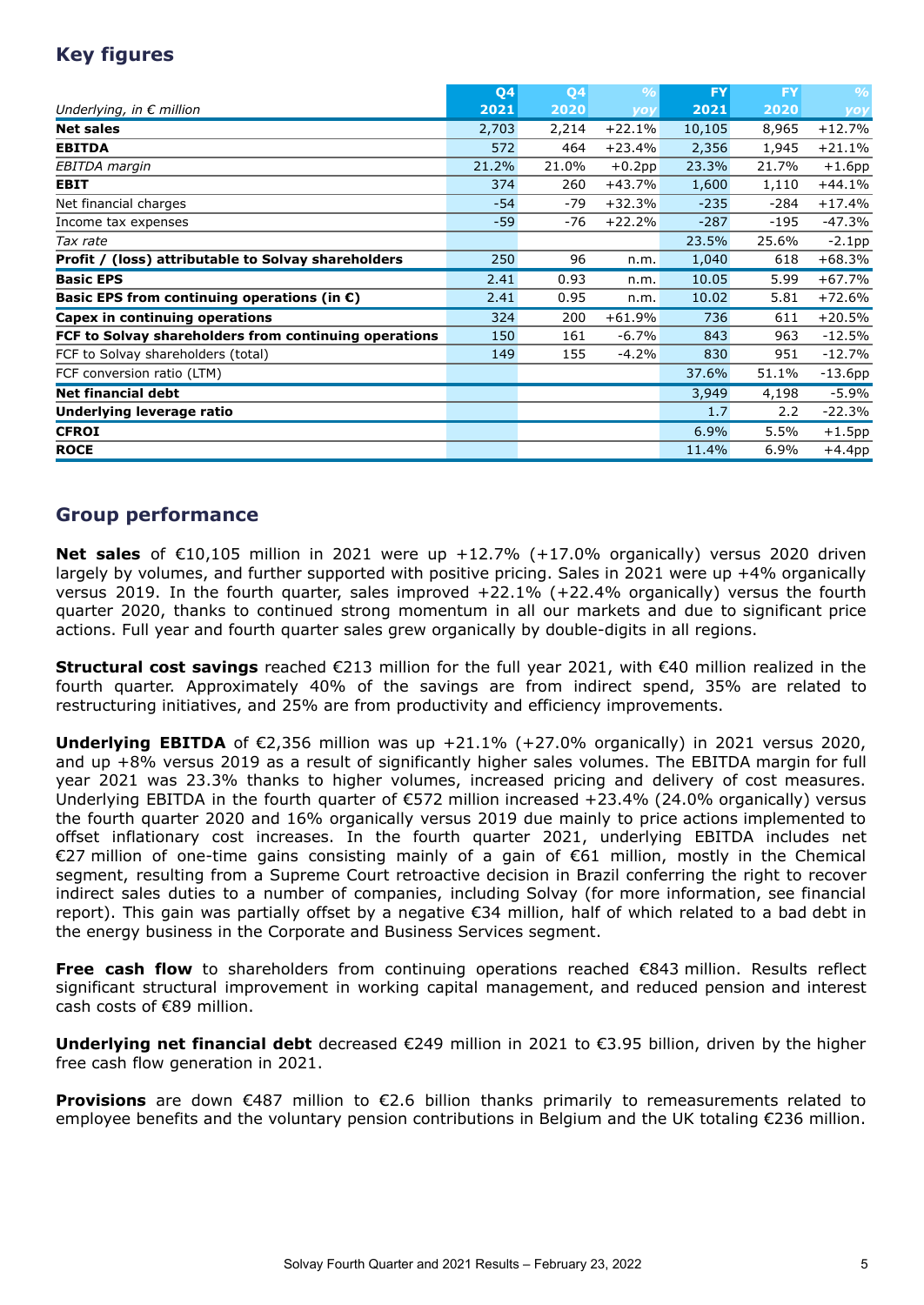## **Performance by segment**

### **Net sales bridges**

| (in $\epsilon$ million) | <b>FY 2020</b> | <b>Scope</b> | <b>Forex</b>             | <b>Volume</b> | <b>Price</b> | <b>FY 2021</b> | Yoy %    | Organic % |
|-------------------------|----------------|--------------|--------------------------|---------------|--------------|----------------|----------|-----------|
| Materials               | 2,695          | -60          | -33                      | $+261$        | $+39$        | 2,903          | $+7.7%$  | $+11.5%$  |
| Chemicals               | 2,948          | -49          | -59                      | $+301$        | $+216$       | 3,357          | $+13.9%$ | $+18.2%$  |
| Solutions               | 3,316          | -93          | -31                      | $+459$        | $+188$       | 3,838          | $+15.8%$ | $+20.3%$  |
| Corporate               | 6              |              | $\overline{\phantom{a}}$ | $+1$          |              |                | $+15.8%$ | $+25.2%$  |
| Solvay                  | 8,965          | $-202$       | $-124$                   | $+1,022$      | $+443$       | 10,105         | $+12.7%$ | $+17.0%$  |
|                         |                |              |                          |               |              |                |          |           |
| (in $\epsilon$ million) | 04 2020        | <b>Scope</b> | <b>Forex</b>             | <b>Volume</b> | <b>Price</b> | 04 2021        | Yov %    | Organic % |
| Materials               | 620            | $-17$        | $+22$                    |               |              |                |          | $+20.2%$  |
|                         |                |              |                          | $+86$         | $+40$        | 751            | $+21.2%$ |           |
| Chemicals               | 764            | -16          | $+8$                     | $+31$         | $+103$       | 891            | $+16.6%$ | $+17.8%$  |
| Solutions               | 829            | -30          | $+26$                    | $+107$        | $+127$       | 1.058          | $+27.7%$ | $+28.3%$  |
| Corporate               | 2              | ۰            | $\overline{\phantom{a}}$ | $+1$          |              | 2              | $+56.8%$ | $+75.9%$  |

## **Materials**

Sales in the full year 2021 were up +7.7% (+11.5% organically) to €2,903 million as a result of record sales levels in Specialty Polymers driven primarily by automotive, EV battery and electronic markets. These gains were partially offset by scope and foreign exchange. Full year EBITDA was up +23.4% (+25.8% organically), thanks to the increased volumes and pricing which drove 390 basis point margin expansion to 30.3% for the year.

In the fourth quarter, segment sales improved +21.2% driven by strong demand across several sectors and by price increases mainly in effect since the fourth quarter. Sales to batteries for hybrid and electric vehicles were again up significantly. Other markets including healthcare, consumer goods, and electronics, continued their solid performance.

Composite Materials sales were up by  $+19.2\%$  in the fourth quarter versus Q4 2020, demonstrating recovery in civil aerospace demand driven by single-aisle aircraft production rate increases. Sales to defense and space also grew in the fourth quarter.

Fourth quarter EBITDA for the segment increased 35.5% (+31.4% organically) driven largely by volume growth in Specialty Polymers and the continued recovery in Composites. EBITDA margins improved 290 basis points to 27.5% in the fourth quarter thanks to the higher volumes and price actions.

## **Chemicals**

Full year 2021 sales in the segment were up  $+13.9%$  (+18.2% organically) to €3,357 million due to higher volumes and pricing. EBITDA in 2021 was up +23.7% (+28.6% organically), thanks primarily to exceptional performance in Coatis and Rusvinyl which helped boost segment EBITDA margin to 30.1%, up 240 basis points.

Fourth quarter net sales were up  $+16.6\%$  in the segment. In Soda Ash, sales improved  $+7.1\%$  in O4 driven by pricing actions and higher demand for soda ash and bicarbonate.

Peroxides sales were up +6.9% in Q4 mainly reflecting price actions along with modest volume improvement in H2O2.

Silica sales increased +13% in the quarter driven by pricing actions.

Coatis repeated its exceptional sales performance, up +57.5% year on year due to strong volumes and pricing.

Fourth quarter EBITDA in the segment increased +36.5% (+36.9% organically) versus the fourth quarter 2020 as a result of the €55 million of the €61 million one-time gain related to the recovery of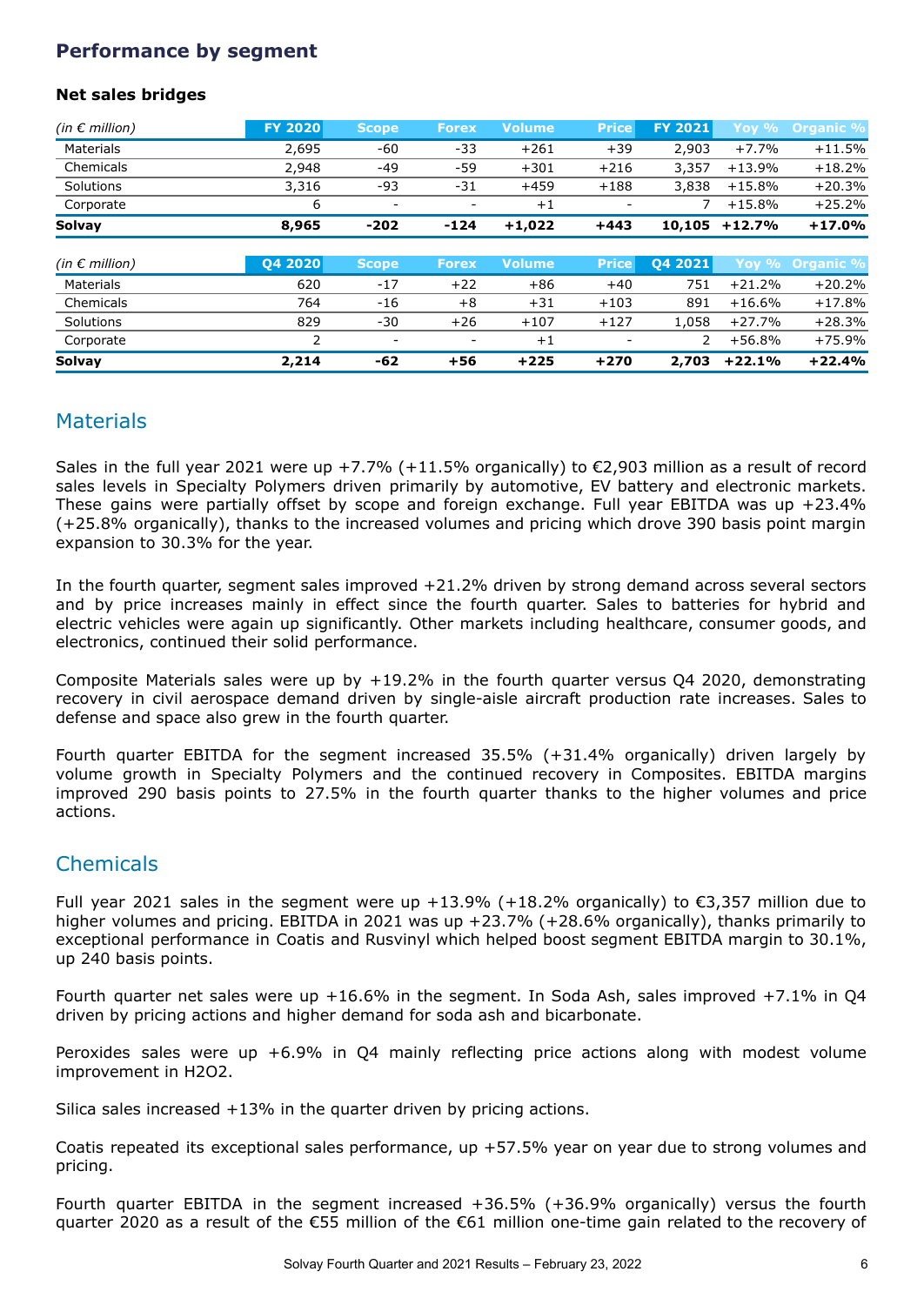indirect sales duties in Brazil which were recorded in the EBITDA of this segment. Excluding this one-time gain, fourth quarter EBITDA rose +10.5% driven primarily by pricing. EBITDA margin increased to 32.1% in the quarter.

## **Solutions**

Full year 2021 sales were up +15.8% (+20.3% organically) to €3,838 million due mainly to volume recovery across businesses. Full year EBITDA was up +23.7% (+29.5% organically), leading to 18.3% EBITDA margin for the year, up 120 basis points from 2020.

Fourth quarter net sales in the segment were up  $+27.7\%$  ( $+28.3\%$  organically) driven by volume growth in the quarter. Fourth quarter sales in Novecare increased +32.8% year on year, driven by growth in agriculture and coatings markets.

Oil & Gas grew sequentially +27.4% versus the third quarter when we began reporting this market separately, and is up +88% vs Q4 2020, mainly driven by higher pricing in the phosphorus specialties product line.

Technology Solutions sales in Q4 increased +15.4% driven by mining and phosphorus derivatives.

Special Chem sales increased +1.6% with higher sales to electronics offset by lower sales to automotive related to the chip shortages.

Aroma Performance sales increased +36.7% in Q4, a new quarterly record, as a result of strong demand and the benefit from price actions.

Fourth quarter EBITDA in the segment increased +31.2% (+29.0% organically), reflecting the improvements across businesses, and most notably in Novecare and Aroma. EBITDA margin rose slightly to 17% in the segment.

### Corporate and business services

In the fourth quarter of 2021, a loss of €34 million was recorded in relation to the energy supply business of Solvay to third parties. The loss was caused by an unprecedented rise in energy prices and increased market volatility in the European market. Half of the loss was related to a bad debt.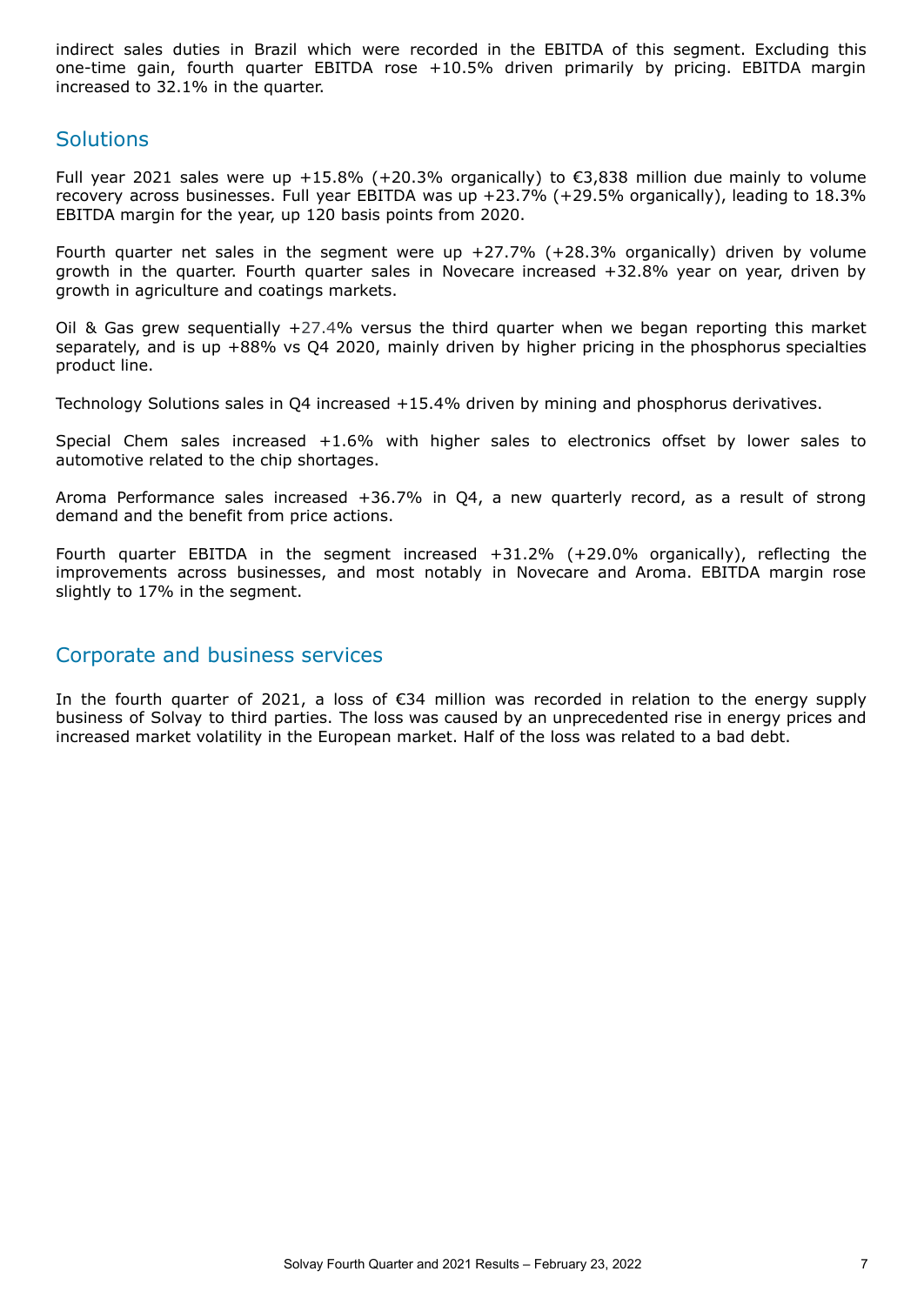# **Key segment figures**

| Seament review                             | Underlying     |                |           |                          |                |         |           |           |  |  |  |
|--------------------------------------------|----------------|----------------|-----------|--------------------------|----------------|---------|-----------|-----------|--|--|--|
| (in $\epsilon$ million)                    | Q4 2021        | Q4 2020        | $%$ yoy   | % organic                | FY 2021        | FY 2020 | $%$ vov   | % organic |  |  |  |
| <b>Net sales</b>                           | 2,703          | 2,214          | $+22.1%$  | $+22.4%$                 | 10,105         | 8,965   | $+12.7%$  | $+17.0%$  |  |  |  |
| <b>Materials</b>                           | 751            | 620            | $+21.2%$  | $+20.2%$                 | 2,903          | 2,695   | $+7.7%$   | $+11.5%$  |  |  |  |
| <b>Specialty Polymers</b>                  | 555            | 456            | $+21.9%$  |                          | 2,173          | 1,820   | $+19.4%$  | $+20.4%$  |  |  |  |
| <b>Composite Materials</b>                 | 195            | 164            | $+19.2%$  |                          | 730            | 875     | $-16.6%$  | $-8.6%$   |  |  |  |
| Chemicals                                  | 891            | 764            | $+16.6%$  | $+17.8%$                 | 3,357          | 2,948   | $+13.9%$  | $+18.2%$  |  |  |  |
| Soda Ash & Derivatives                     | 385            | 359            | $+7.1%$   | $\overline{\phantom{0}}$ | 1,509          | 1,450   | $+4.1%$   | $+5.1%$   |  |  |  |
| Peroxides                                  | 175            | 164            | $+6.9%$   |                          | 636            | 642     | $-0.9%$   | $+9.5%$   |  |  |  |
| Coatis                                     | 207            | 132            | $+57.5%$  |                          | 745            | 470     | $+58.6%$  | $+68.7%$  |  |  |  |
| <b>Silica</b>                              | 124            | 110            | $+13.0%$  |                          | 467            | 386     | $+20.7%$  | $+22.2%$  |  |  |  |
| Solutions                                  | 1,058          | 829            | $+27.7%$  | $+28.3%$                 | 3,838          | 3,316   | $+15.8%$  | $+20.3%$  |  |  |  |
| Novecare [1]                               | 433            | 326            | $+32.8%$  |                          | 1,546          | 1,330   | $+16.2%$  | $+22.6%$  |  |  |  |
| Special Chem                               | 210            | 207            | $+1.6%$   |                          | 840            | 761     | $+10.4%$  | $+17.5%$  |  |  |  |
| Technology Solutions [1]                   | 143            | 124            | $+15.4%$  |                          | 560            | 490     | $+14.3%$  | $+16.6%$  |  |  |  |
| Aroma Performance                          | 135            | 99             | $+36.7%$  | ٠                        | 473            | 435     | $+8.9%$   | $+9.4%$   |  |  |  |
| Oil & Gas [1]                              | 137            | 73             | $+88.0%$  |                          | 418            | 299     | $+39.8%$  | $+45.0%$  |  |  |  |
| Corporate & Business Services              | $\overline{2}$ | $\overline{2}$ | $+56.8%$  | $+75.9%$                 | $\overline{7}$ | 6       | $+15.8%$  | $+25.2%$  |  |  |  |
| <b>EBITDA</b>                              | 572            | 464            | $+23.4%$  | $+24.0%$                 | 2,356          | 1,945   | $+21.1%$  | $+27.0%$  |  |  |  |
| <b>Materials</b>                           | 207            | 153            | $+35.5%$  | $+31.4%$                 | 879            | 712     | $+23.4%$  | $+25.8%$  |  |  |  |
| Chemicals                                  | 286            | 209            | $+36.5%$  | $+36.9%$                 | 1,009          | 816     | $+23.7%$  | $+28.6%$  |  |  |  |
| Solutions                                  | 180            | 137            | $+31.2%$  | $+29.0%$                 | 701            | 566     | $+23.7%$  | $+29.5%$  |  |  |  |
| Corporate & Business Services              | $-101$         | $-36$          | n.m.      |                          | $-232$         | $-149$  | $-55.5%$  |           |  |  |  |
| <b>EBITDA</b> margin                       | 21.2%          | 21.0%          | $+0.2pp$  | ٠                        | 23.3%          | 21.7%   | $+1.6pp$  |           |  |  |  |
| <b>Materials</b>                           | 27.5%          | 24.6%          | $+2.9pp$  | ٠                        | 30.3%          | 26.4%   | $+3.9pp$  |           |  |  |  |
| Chemicals                                  | 32.1%          | 27.4%          | $+4.7pp$  | ٠                        | 30.1%          | 27.7%   | $+2.4pp$  |           |  |  |  |
| Solutions                                  | 17.0%          | 16.6%          | $+0.4pp$  |                          | 18.3%          | 17.1%   | $+1.2pp$  |           |  |  |  |
| <b>EBIT</b>                                | 374            | 260            | $+43.7%$  | ٠                        | 1,600          | 1,110   | $+44.1%$  |           |  |  |  |
| <b>Materials</b>                           | 143            | 92             | $+55.4%$  | ٠                        | 637            | 460     | $+38.6%$  |           |  |  |  |
| Chemicals                                  | 225            | 149            | $+50.6%$  | ۰                        | 782            | 552     | $+41.6%$  |           |  |  |  |
| Solutions                                  | 136            | 82             | $+65.1%$  | ٠                        | 511            | 350     | $+46.3%$  |           |  |  |  |
| Corporate & Business Services              | $-130$         | $-63$          | n.m.      |                          | $-331$         | $-252$  | $-31.6%$  |           |  |  |  |
| <b>Capex in continuing operations</b>      | 324            | 200            | $+61.9%$  |                          | 736            | 611     | $+20.5%$  |           |  |  |  |
| <b>Materials</b>                           |                |                |           |                          | 251            | 193     | $+30.1%$  |           |  |  |  |
| Chemicals                                  |                |                |           |                          | 212            | 184     | $+15.1%$  |           |  |  |  |
| Solutions                                  |                |                |           |                          | 172            | 144     | $+19.6%$  |           |  |  |  |
| Corporate & Business Services              |                |                |           |                          | 101            | 90      | $+12.4%$  |           |  |  |  |
| <b>Cash conversion</b>                     | 43.4%          | 56.9%          | $-13.5pp$ | ٠                        | 68.8%          | 68.6%   | $+0.2pp$  |           |  |  |  |
| <b>Materials</b>                           |                |                |           |                          | 71.4%          | 72.9%   | $-1.5pp$  |           |  |  |  |
| Chemicals                                  |                |                |           |                          | 79.0%          | 77.4%   | $+1.6pp$  |           |  |  |  |
| Solutions                                  |                |                |           |                          | 75.5%          | 74.6%   | $+0.8pp$  |           |  |  |  |
| <b>CFROI</b>                               |                |                |           |                          | 6.9%           | 5.5%    | $+1.5pp$  |           |  |  |  |
| <b>Materials</b>                           |                |                |           |                          | 9.0%           | 7.3%    | $+1.7pp$  |           |  |  |  |
| Chemicals                                  |                |                |           |                          | 10.5%          | 7.7%    | $+2.8pp$  |           |  |  |  |
| Solutions                                  |                |                |           |                          | 7.2%           | 5.5%    | $+1.7pp$  |           |  |  |  |
| <b>Research &amp; innovation</b>           |                |                |           |                          | 298            | 291     | $+2.3%$   |           |  |  |  |
| <b>Materials</b>                           |                |                |           |                          | 138            | 126     | $+9.0%$   |           |  |  |  |
| Chemicals                                  |                |                |           |                          | 28             | 32      | $-13.0%$  |           |  |  |  |
| Solutions                                  |                |                |           |                          | 103            | 103     | $-0.7%$   |           |  |  |  |
| Corporate & Business Services              |                |                |           |                          | 30             | 30      | $+0.8%$   |           |  |  |  |
| <b>Research &amp; innovation intensity</b> |                |                |           |                          | 2.9%           | 3.2%    | $-0.3$ pp |           |  |  |  |
| <b>Materials</b>                           |                |                |           |                          | 4.7%           | 4.7%    | $+0.1pp$  |           |  |  |  |
| Chemicals                                  |                |                |           |                          | 0.8%           | 1.1%    | $-0.3pp$  |           |  |  |  |
| <b>Solutions</b>                           |                |                |           |                          | 2.7%           | 3.1%    | $-0.4pp$  |           |  |  |  |

(1) Sales of Novecare and Technology Solutions in prior periods have been restated to reflect the creation of an Oil & Gas GBU as from July 1, 2021.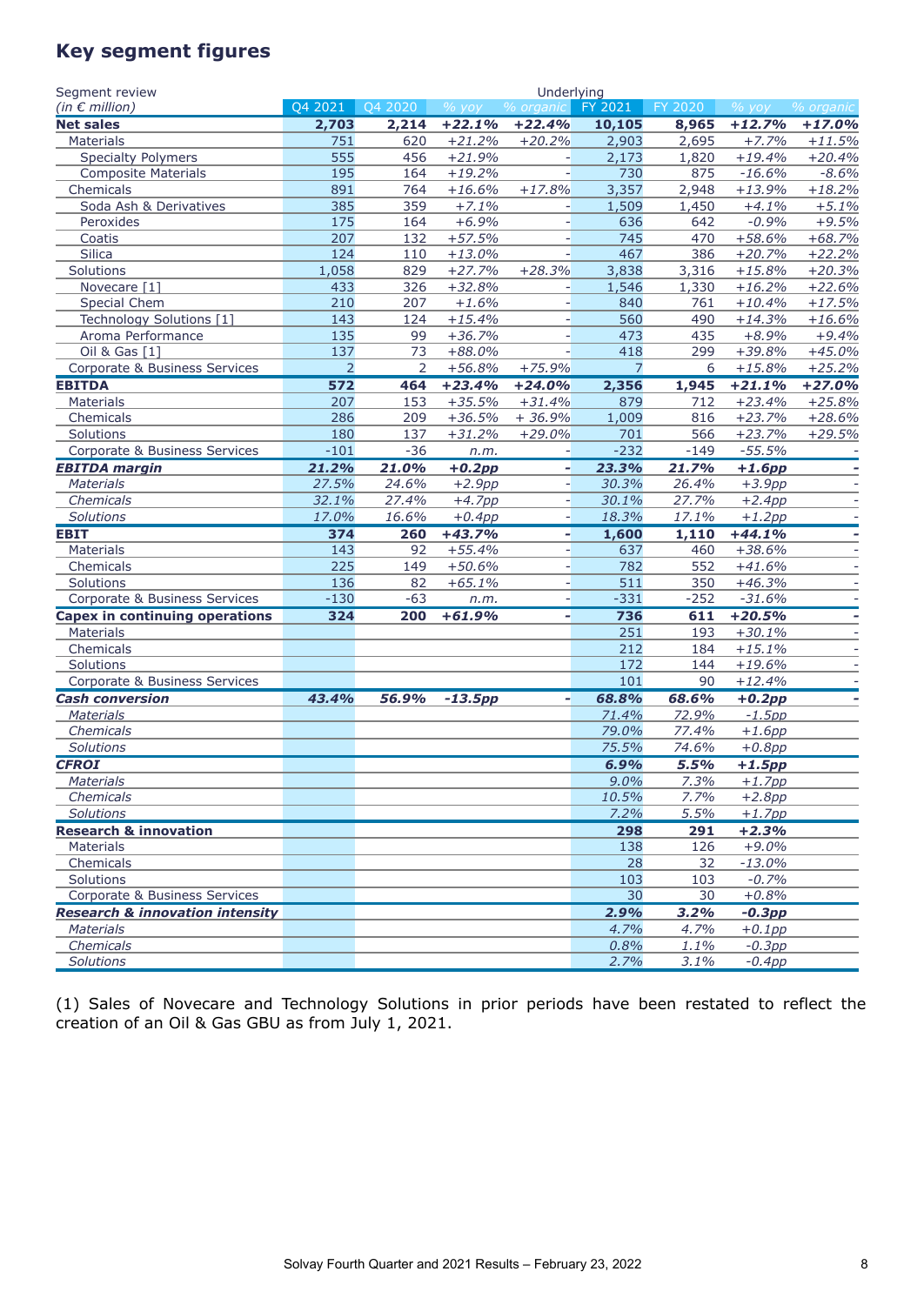## **Key IFRS figures**

As announced on June 24, 2020, a non-cash impairment charge of €1.46 billion was recorded in Q2 2020. As a result, the underlying profit/(loss) attributable to Solvay shareholders for FY 2020 was €618 million, whereas it totaled €-962 million on an IFRS basis. Further details are available in the financial report.

| <b>FY key figures</b>                                  |                | <b>IFRS</b>    |          | <b>Underlying</b> |                |                   |  |
|--------------------------------------------------------|----------------|----------------|----------|-------------------|----------------|-------------------|--|
| (in $\epsilon$ million)                                | <b>FY 2021</b> | <b>FY 2020</b> | $%$ yoy  | <b>FY 2021</b>    | <b>FY 2020</b> | $\frac{9}{6}$ yoy |  |
| <b>Net sales</b>                                       | 10,105         | 8,965          | $+12.7%$ | 10,105            | 8,965          | $+12.7%$          |  |
| <b>EBITDA</b>                                          | 2,038          | 1,751          | $+16.4%$ | 2,356             | 1,945          | $+21.1%$          |  |
| EBITDA margin                                          |                |                |          | 23.3%             | 21.7%          | $+1.6pp$          |  |
| <b>EBIT</b>                                            | 1,190          | -665           | n.m.     | 1,600             | 1,110          | $+44.1%$          |  |
| Net financial charges                                  | $-96$          | $-179$         | $+46.3%$ | $-235$            | $-284$         | $+17.4%$          |  |
| Income tax expenses                                    | $-110$         | $-248$         | $+55.8%$ | $-287$            | -195           | $-47.3%$          |  |
| Tax rate                                               |                |                |          | 23.5%             | 25.6%          | $-2.1pp$          |  |
| Profit / (loss) attributable to Solvay shareholders    | 948            | -962           | n.m.     | 1,040             | 618            | $+68.3%$          |  |
| Basic EPS (in $\epsilon$ )                             | 9.15           | $-9.32$        | n.m.     | 10,05             | 5.99           | $+67.7%$          |  |
| Basic EPS, from continuing operations (in $\epsilon$ ) | 9.11           | $-10.90$       | n.m.     | 10,02             | 5.81           | $+72.6%$          |  |
| Gross dividend (in $\epsilon$ )                        | 3.85           | 3.75           | $+2.7%$  | 3.85              | 3.75           | $+2.7%$           |  |
| Capex in continuing operations                         |                |                |          | 736               | 611            | $+20.5%$          |  |
| FCF to Solvay shareholders, continuing operations      |                |                |          | 843               | 963            | $-12.5%$          |  |
| FCF to Solvay shareholders                             |                |                |          | 830               | 951            | $-12.7%$          |  |
| FCF conversion ratio (LTM)                             |                |                |          | 37.6%             | 51.1%          | $-13.6pp$         |  |
| <b>Net financial debt</b>                              |                |                |          | 3,949             | 4,198          | -5.9%             |  |
| Underlying leverage ratio                              |                |                |          | 1.7               | 2.2            | $-22.3%$          |  |
| <b>CFROI</b>                                           |                |                |          | 6.9%              | 5.5%           | $+1.5$ pp         |  |
| <b>ROCE</b>                                            |                |                |          | 11.4%             | 6.9%           | $+4.4pp$          |  |

| <b>04 key figures</b>                                  |         | <b>IFRS</b> |          | <b>Underlying</b> |          |              |  |
|--------------------------------------------------------|---------|-------------|----------|-------------------|----------|--------------|--|
| (in $\epsilon$ million)                                | 04 2021 | 04 20 20    | $%$ yoy  | 04 20 21          | 04 20 20 | <u>% yoy</u> |  |
| <b>Net sales</b>                                       | 2,703   | 2,214       | $+22.1%$ | 2,703             | 2,214    | $+22.1%$     |  |
| <b>EBITDA</b>                                          | 562     | 416         | $+35.0%$ | 572               | 464      | $+23.4%$     |  |
| EBITDA margin                                          |         |             |          | 21.2%             | 21.0%    | $+0.2$ pp    |  |
| <b>EBIT</b>                                            | 388     | 187         | n.m.     | 374               | 260      | $+43.7%$     |  |
| Net financial charges                                  | $-10$   | $-67$       | $+84.4%$ | -54               | -79      | $+32.3%$     |  |
| Income tax expenses                                    | $-11$   | -41         | n.m.     | $-59$             | -76      | $+22.2%$     |  |
| Profit / (loss) attributable to Solvay shareholders    | 366     | 77          | n.m.     | 250               | 96       | n.m.         |  |
| Basic EPS(in $\epsilon$ )                              | 3.53    | 0.75        | n.m.     | 2.41              | 0.93     | n.m.         |  |
| Basic EPS, from continuing operations (in $\epsilon$ ) | 3.53    | 0.70        | n.m.     | 2.41              | 0.95     | n.m.         |  |
| Capex in continuing operations                         |         |             |          | 324               | 200      | $+61.9%$     |  |
| FCF to Solvay shareholders, continuing operations      |         |             |          | 150               | 161      | $-6.7%$      |  |
| FCF to Solvay shareholders                             |         |             |          | 149               | 155      | $-4.2%$      |  |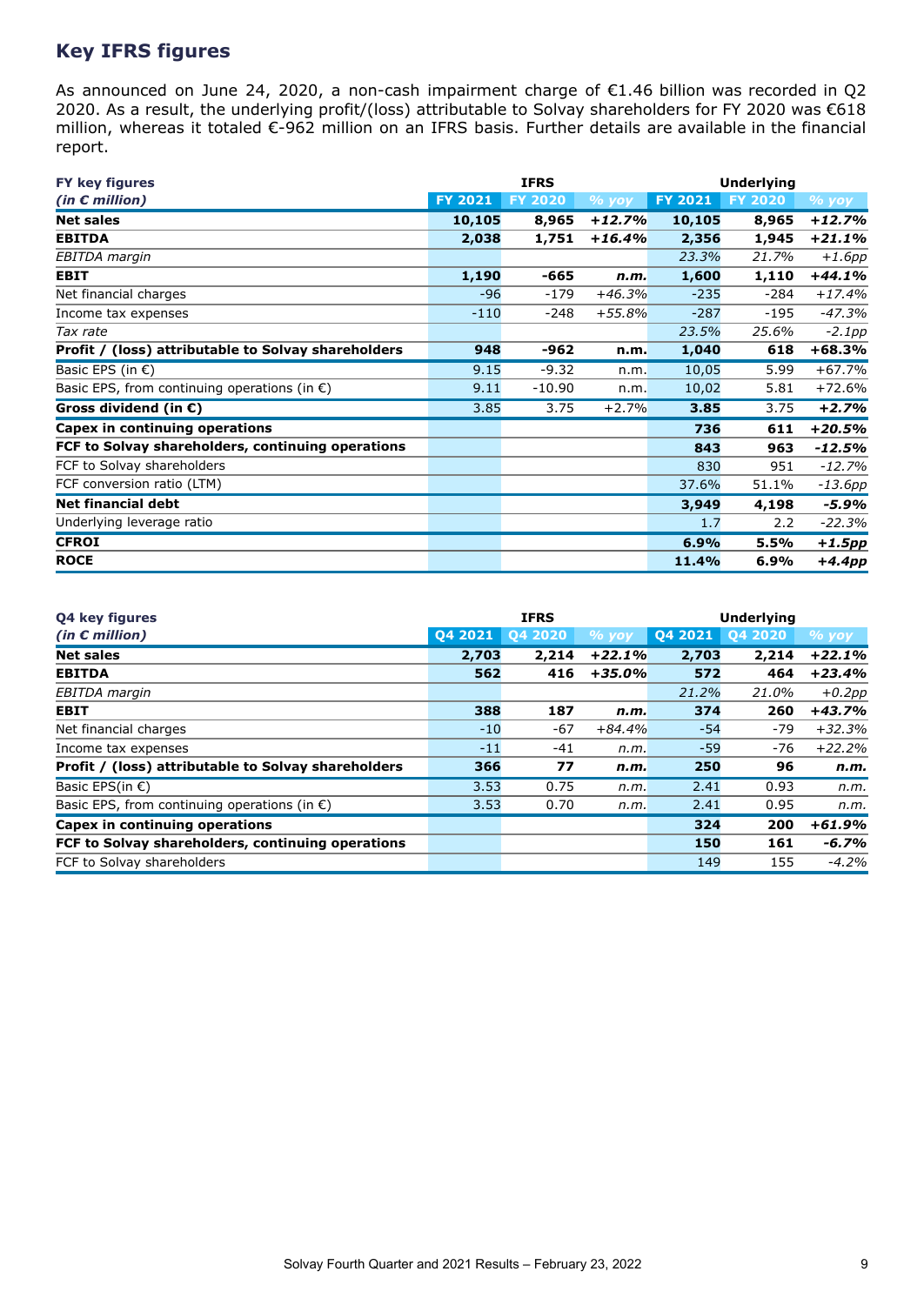## **Supplemental information: bridges**

# Net Sales



# Underlying EBITDA



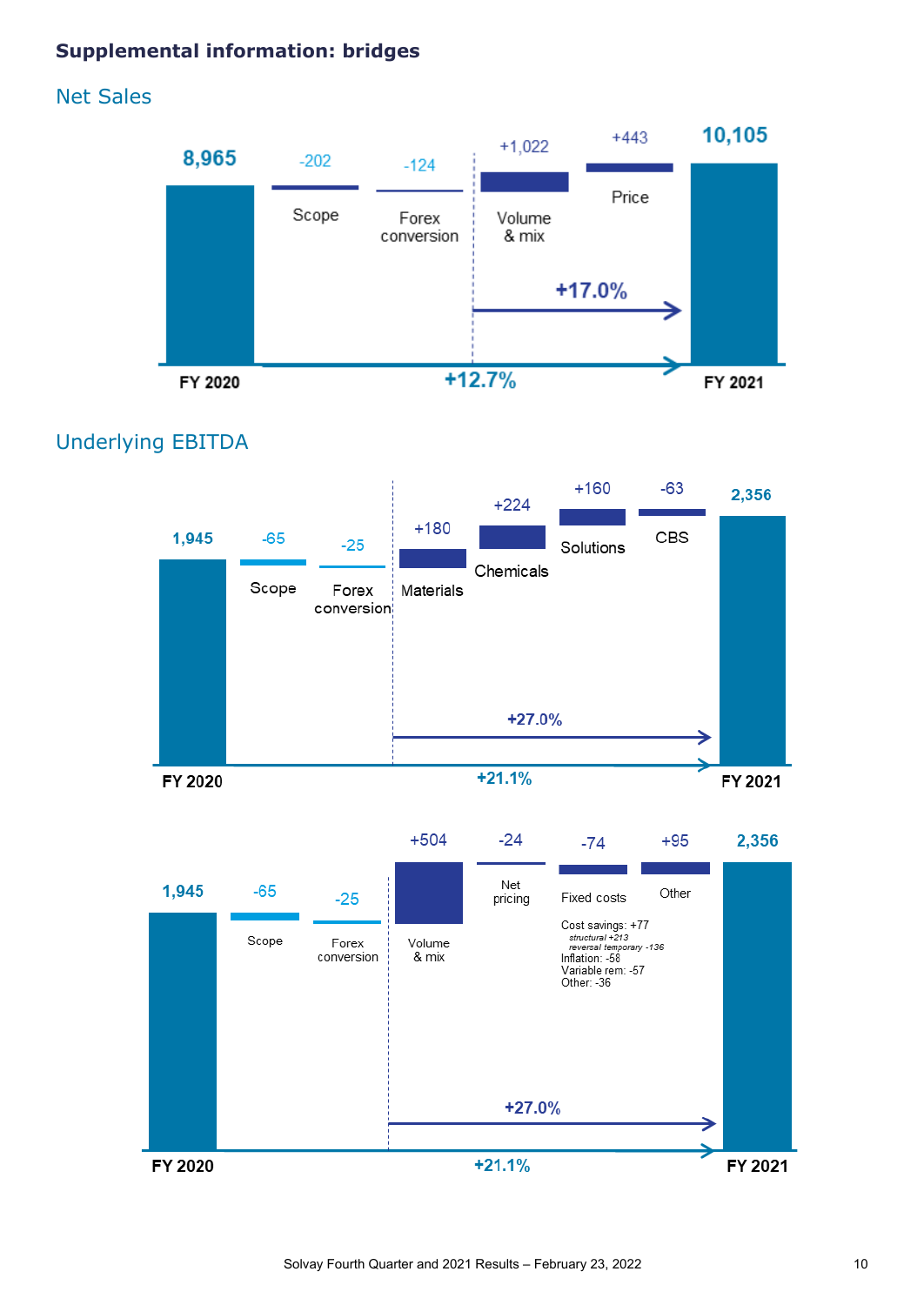

# Underlying net debt



## **Provisions**



December 31, 2020

December 31, 2021

|                                       | <b>FY 2020</b> | <b>Payments</b> | Net new<br><b>liabilities</b> | <b>Unwinding</b><br>of provisions | Additional<br>pension<br>contributions | Asset<br>return | Remea- | <b>Changes in</b><br>surements scope & other | <b>FY 2021</b> |
|---------------------------------------|----------------|-----------------|-------------------------------|-----------------------------------|----------------------------------------|-----------------|--------|----------------------------------------------|----------------|
| <b>Employee benefits</b>              | $-2.209$       | 89              | $-46$                         | $-66$                             | 236                                    | 207             | 387    | $-174$                                       | $-1,574$       |
| Environment                           | $-614$         | 61              | $-90$                         | $-34$                             | $\overline{\phantom{a}}$               | $\sim$          | 32     | $-2$                                         | $-648$         |
| Restructuring and<br>other provisions | $-264$         | 153             | $-327$                        | $-1$                              | $\sim$                                 | $\sim$          | $-3$   | 64                                           | $-378$         |
| <b>Total</b>                          | $-3.087$       | 303             | $-464$                        | $-100$                            | 236                                    | 207             | 416    | $-111$                                       | $-2,600$       |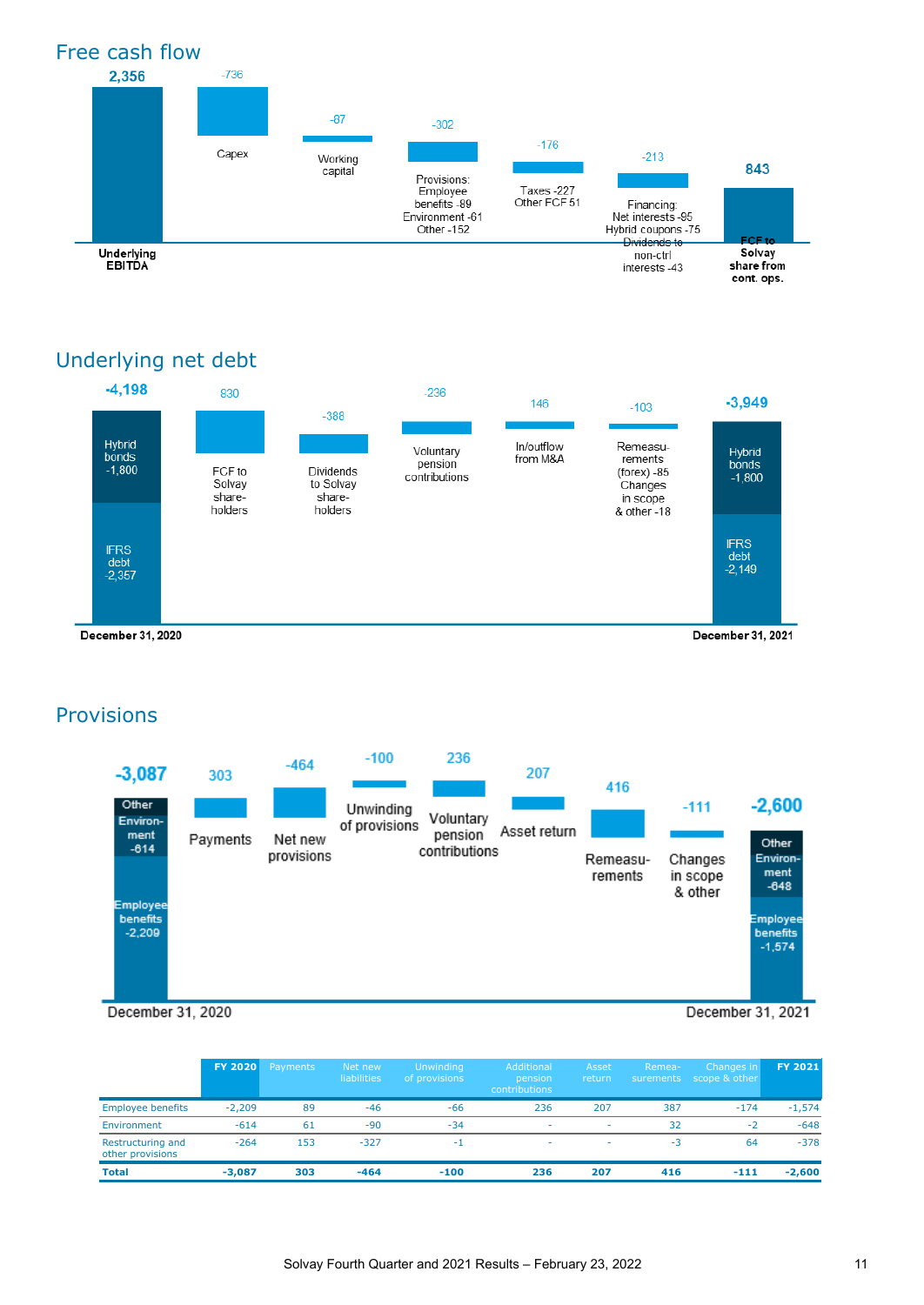## **Glossary**

*EPS* is earnings per share.

*Extra-financial indicators*: Indicators used to measure the sustainability performance of the company in complement to financial indicators. Solvay has selected 10 indicators that are included in the ONE Planet initiative. For more information, we refer to the last available annual report available on [www.solvay.com](http://www.solvay.com).

- **eco profile**: Environmental footprint of a product, from the extraction of raw materials to the exit gate of Solvay factory. Science based quantitative assessment with 21 impact indicators. .
- **SBTi** Science-based target initiative

*Free cash flow to Solvay shareholders (FCF)* is the free cash flow after payment of net interests, coupons of perpetual hybrid bonds and dividends to non-controlling interests. This represents the cash flow available to Solvay shareholders, to pay their dividend and/or to reduce the net financial debt.

*Free cash flow conversion ratio* is calculated as the ratio between the free cash flow to Solvay shareholders of the last rolling 12 months (before netting of dividends paid to non-controlling interest) and the underlying EBITDA of the last rolling 12 months.

*Organic growth is the growth of net sales or underlying EBITDA excluding scope changes (related to small M&A not leading to restatements) and forex conversion effects. The calculation is made by rebasing the prior period at the business scope and forex conversion rate of the current period.*.

*Underlying figures* adjust IFRS figures for the non-cash Purchase Price Allocation (PPA) accounting impacts related to acquisitions, for the coupons of perpetual hybrid bonds classified as equity under IFRS but treated as debt in the underlying statements, and for other elements to generate a measure that avoids distortion and facilitates the appreciation of performance and comparability of results over time.

**Underlying leverage ratio**: underlying net debt / underlying EBITDA of the last 12 months.

*Underlying net financial charges* include the coupons on perpetual hybrid bonds (accounted as dividends under IFRS, and thereby excluded from the income statement), as well as the financial charges and realized foreign exchange losses from the RusVinyl joint venture (part of earnings from associates under IFRS, and thereby included in the IFRS EBITDA).

*Underlying net financial debt* includes the perpetual hybrid bonds, accounted for as equity under IFRS.